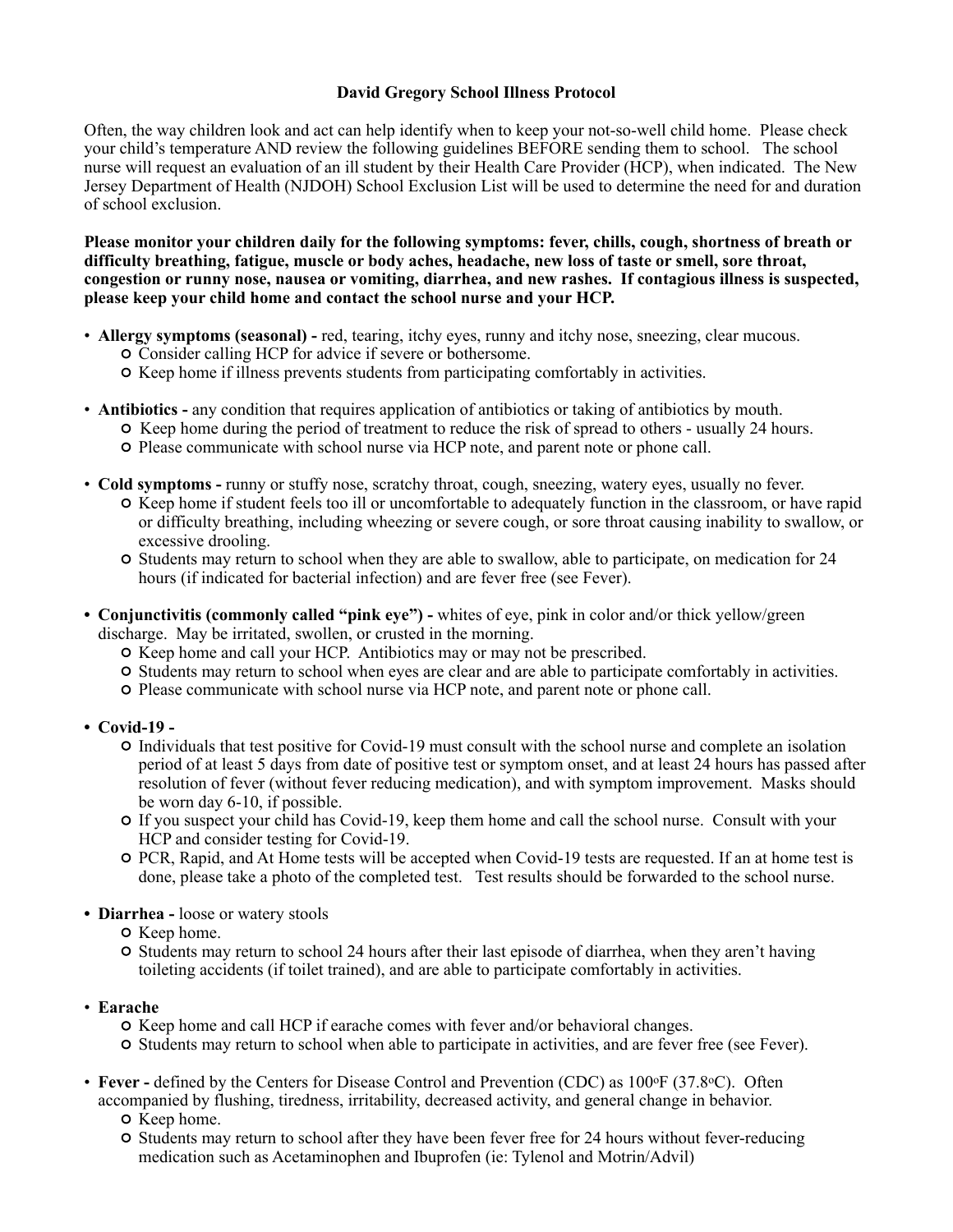# • **Headache -**

- $\circ$  Keep home if severe, accompanied by change in behavior or other symptoms of illness.
- Seek emergency medical attention if headache is sudden and severe with vomiting or stiff neck, or if headache follows a head injury.
- Students may return to school when able to participate comfortably in activities.
- Please report all head injuries to the school nurse. Please communicate with school nurse via HCP and parent note or phone call.
- **Rash -** an area of irritated or swollen skin that might be (not limited to) red and itchy, bumpy, scaly, crusty, blistered, or oozing.
	- $\circ$  Keep home and call HCP.
	- Seek emergency medical attention if a child has a suddenly spreading purple or red rash.
	- Students may return to school when they have started medication (if indicated by HCP) and are able to participate comfortably in activities, and if the open areas can be covered and kept dry.
	- The school nurse may request a doctor's note when indicated.
- **Strep Throat -** bacterial infection of the throat causing sore throat and painful swallowing, often accompanied by fever.
	- $\circ$  Keep home and call HCP.
	- Students may return to school when they have been on antibiotic medication for 24 hours, are able to participate comfortably in activities, able to swallow, and are fever free (see Fever).
	- Please communicate with school nurse via HCP note, and parent note or phone call.
- **Vomiting -** throwing up
	- $\circ$  Keep home and call HCP if child shows signs of dehydration, vomiting is severe or ongoing.
	- Call HCP immediately if vomiting accompanies headache followed by a head injury.
	- Students may return to school 24 hours after last episode of vomiting and when they are able to participate comfortably in activities.

# **These guidelines do not constitute medical advice. For medical advice, please call your family's Health Care Provider.**

# References/Referencias

Aronson S. S. & Shope, T.R. (Eds.). (2017). *Managing infectious diseases in child care and schools: A quick reference guide* . Elk Grove Village, IL: American Academy of Pediatrics.

Bear, B., & Lewis, K. (2009). *Manual of school health: A handbook for school nurses, educators, and health professionals.* St. Louis, MO: Saunders Elsevier. Selekman, J. (2012). *School nursing: a comprehensive text.* Philadelphia, PA: F.A. Davis Company.

NJDOH. (Feb 2022) *New Jersey Department of Health COVID-19 Public Health Recommendations for Local Health Departments for K-12 Schools [https://](https://www.nj.gov/health/cd/documents/topics/NCOV/RecommendationsForLocalHealthDepts_K12Schools.pdf) [www.nj.gov/health/cd/documents/topics/NCOV/RecommendationsForLocalHealthDepts\\_K12Schools.pdf](https://www.nj.gov/health/cd/documents/topics/NCOV/RecommendationsForLocalHealthDepts_K12Schools.pdf)*

NJDOH-CDS (September 2018) NJDOH *Schoo Exclusion List [https://www.nj.gov/health/cd/documents/topics/outbreaks/](https://www.nj.gov/health/cd/documents/topics/outbreaks/School%20Exclusion%20List_9.2018.pdf) [School%20Exclusion%20List\\_9.2018.pdf](https://www.nj.gov/health/cd/documents/topics/outbreaks/School%20Exclusion%20List_9.2018.pdf)*

Adapted from South Orange/Maplewood School District; Department of Nursing Services. *Guidelines: Sending your Healthy Children to School.* 

**Written: May 23, 2022**

### **Protocolo de enfermedad de la escuela David Gregory**

A menudo, la forma en que los niños se ven y actúan puede ayudar a identificar cuándo mantener a su hijo que no se encuentra muy bien en casa. Verifique la temperatura de su hijo Y revise las siguientes pautas ANTES de enviarlo a la escuela. La enfermera de la escuela solicitará una evaluación de un estudiante enfermo por parte de su proveedor de atención médica (HCP), cuando se indique. La lista de exclusión escolar del Departamento de Salud de Nueva Jersey (NJDOH) se utilizará para determinar la necesidad y la duración de la exclusión escolar.

Supervise a sus hijos diariamente para detectar los siguientes síntomas: fiebre, escalofríos, tos, falta de aire o dificultad para respirar, fatiga, dolores musculares o corporales, dolor de cabeza, nueva pérdida del gusto u olfato, dolor de garganta, congestión o secreción nasal, náuseas o vómitos , diarrea y nuevas erupciones. Si sospecha una enfermedad contagiosa, mantenga a su hijo en casa y comuníquese con la enfermera de la escuela y su HCP.